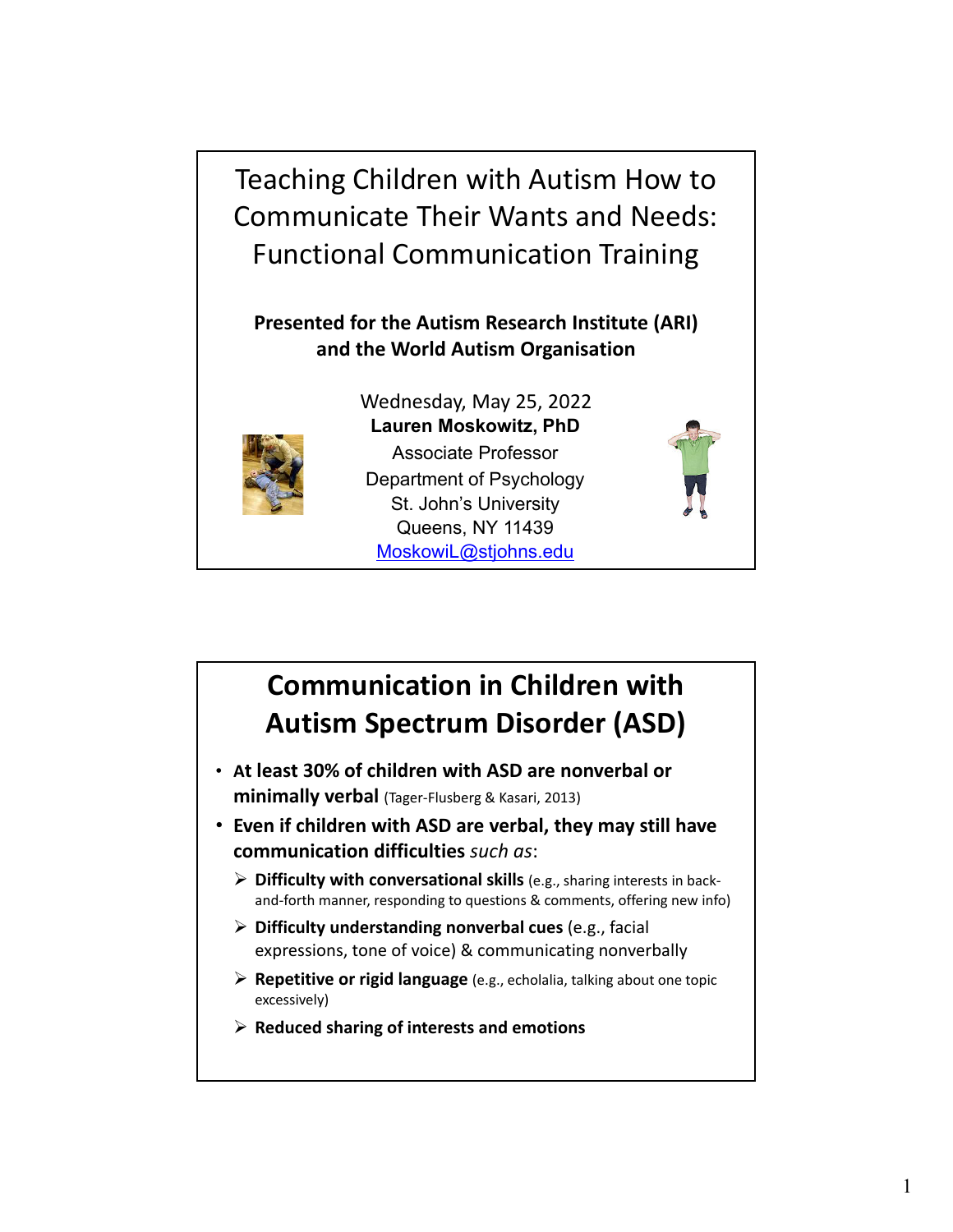

## **Does Communication Impairment "Cause" Challenging Behavior?**

- If a child has difficulty communicating what he wants or needs, this can increase the likelihood that he will use challenging behavior in order to communicate, *provided that the challenging behavior is reinforced*
- Even if a child has *capacity* to communicate, does not mean he can always *use* it (especially when distressed)
- A child may be using tantrums instead of words to communicate not because he/she *can't* communicate or use speech at all, but because tantrums are *easier* than using words to communicate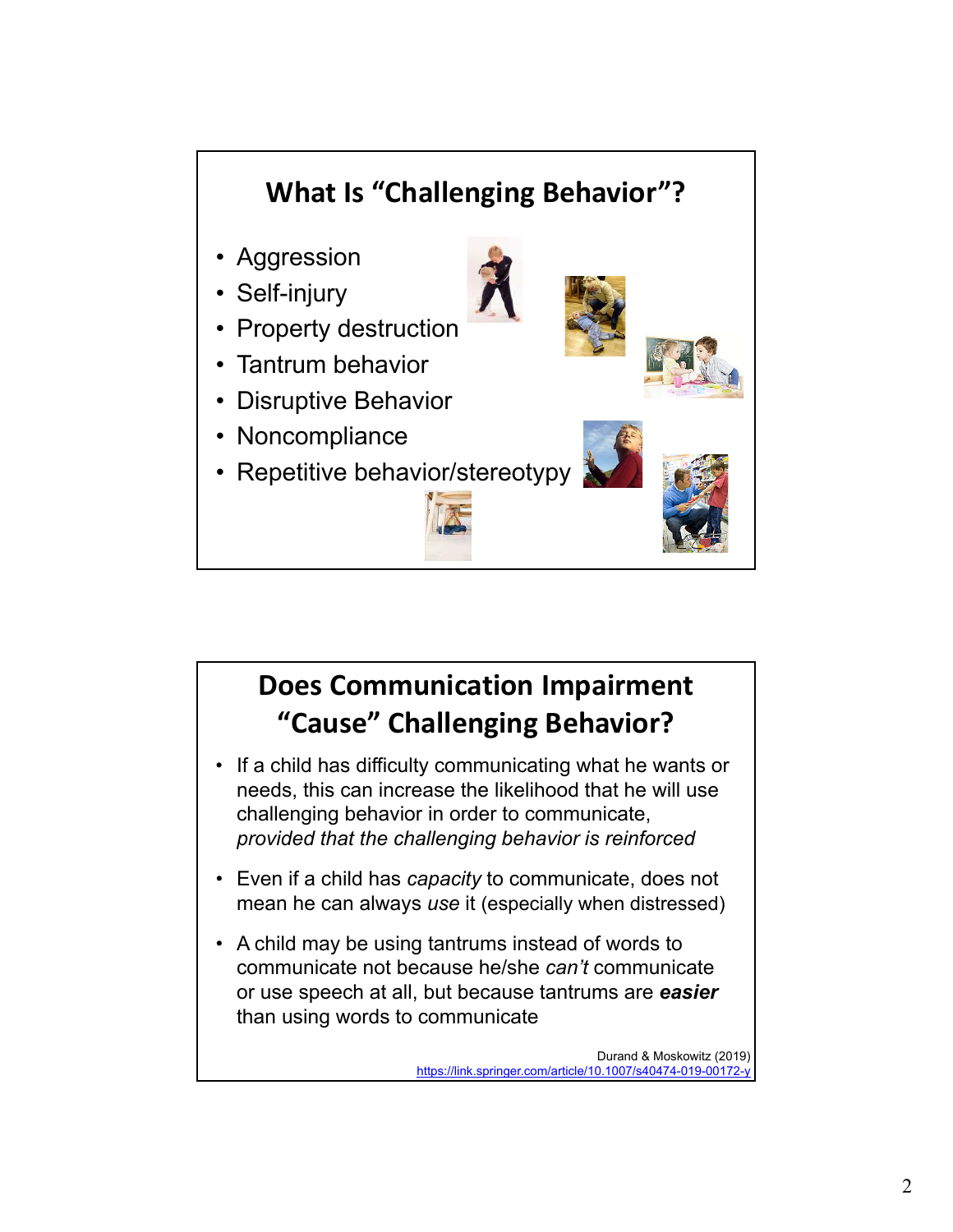| <b>Why Does Challenging Behavior Really Occur?</b>                                                      |                                                                            |                                                                                  |  |
|---------------------------------------------------------------------------------------------------------|----------------------------------------------------------------------------|----------------------------------------------------------------------------------|--|
| $\Box$ Children engage in challenging behavior because<br>it pays off - it serves a FUNCTION or PURPOSE |                                                                            |                                                                                  |  |
|                                                                                                         | > Problem behavior persists because it meets an <i>immediate</i><br>need   |                                                                                  |  |
| $\square$ Behaviors persist because people want/need to                                                 |                                                                            |                                                                                  |  |
|                                                                                                         | <b>Get something</b>                                                       | <b>Escape something</b>                                                          |  |
|                                                                                                         | •Gain parent/peer/staff attention<br>•Obtain preferred items or activities | *Escape or avoid demands<br>•Escape/avoid social interaction                     |  |
|                                                                                                         | •Obtain sensory stimulation                                                | •Escape/avoid anxiety<br>•Escape/avoid sensory stimulation<br>or pain/discomfort |  |

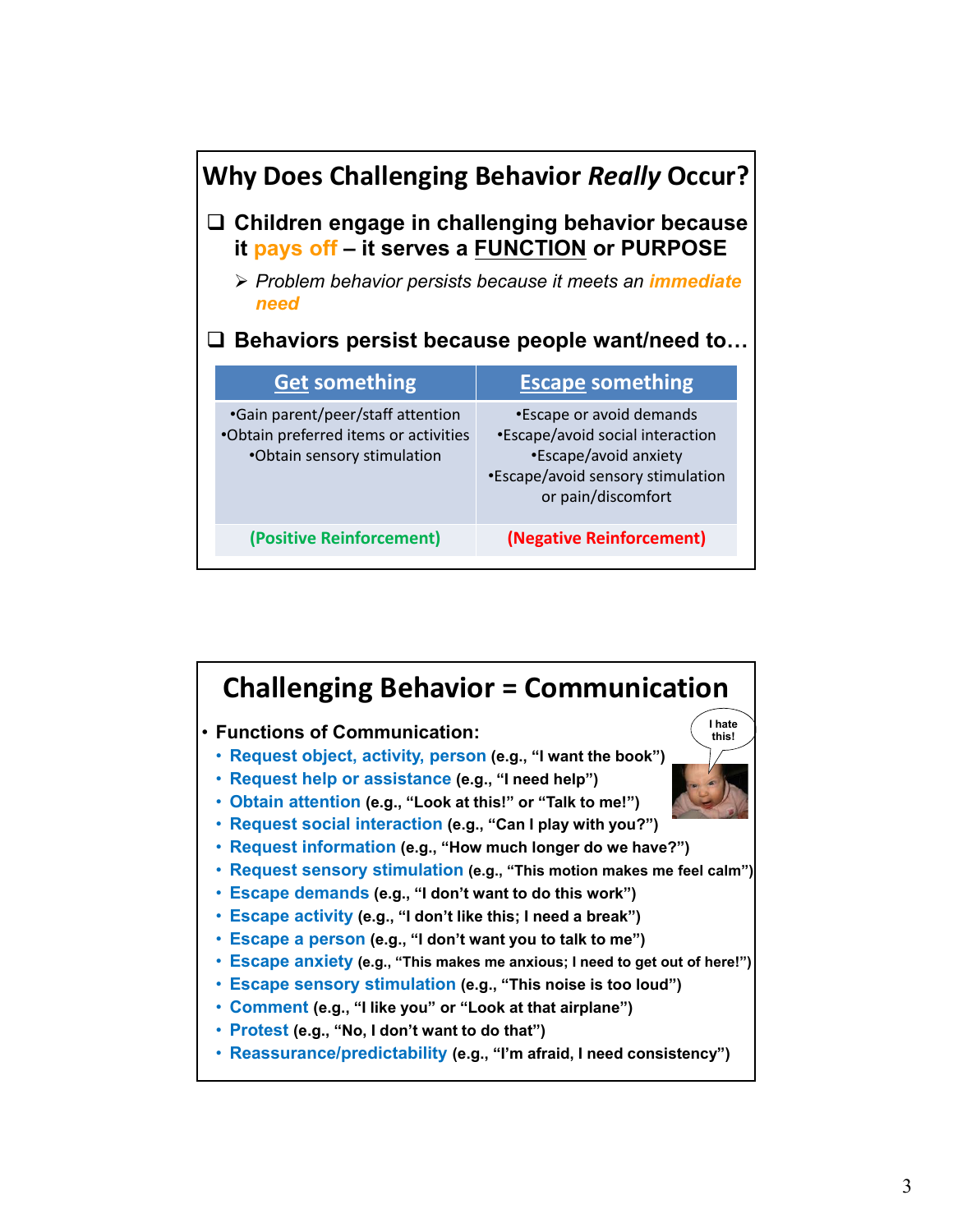

• This communicative behavior could be verbal/vocal or nonverbal (e.g., sign language, PECS, AAC device)

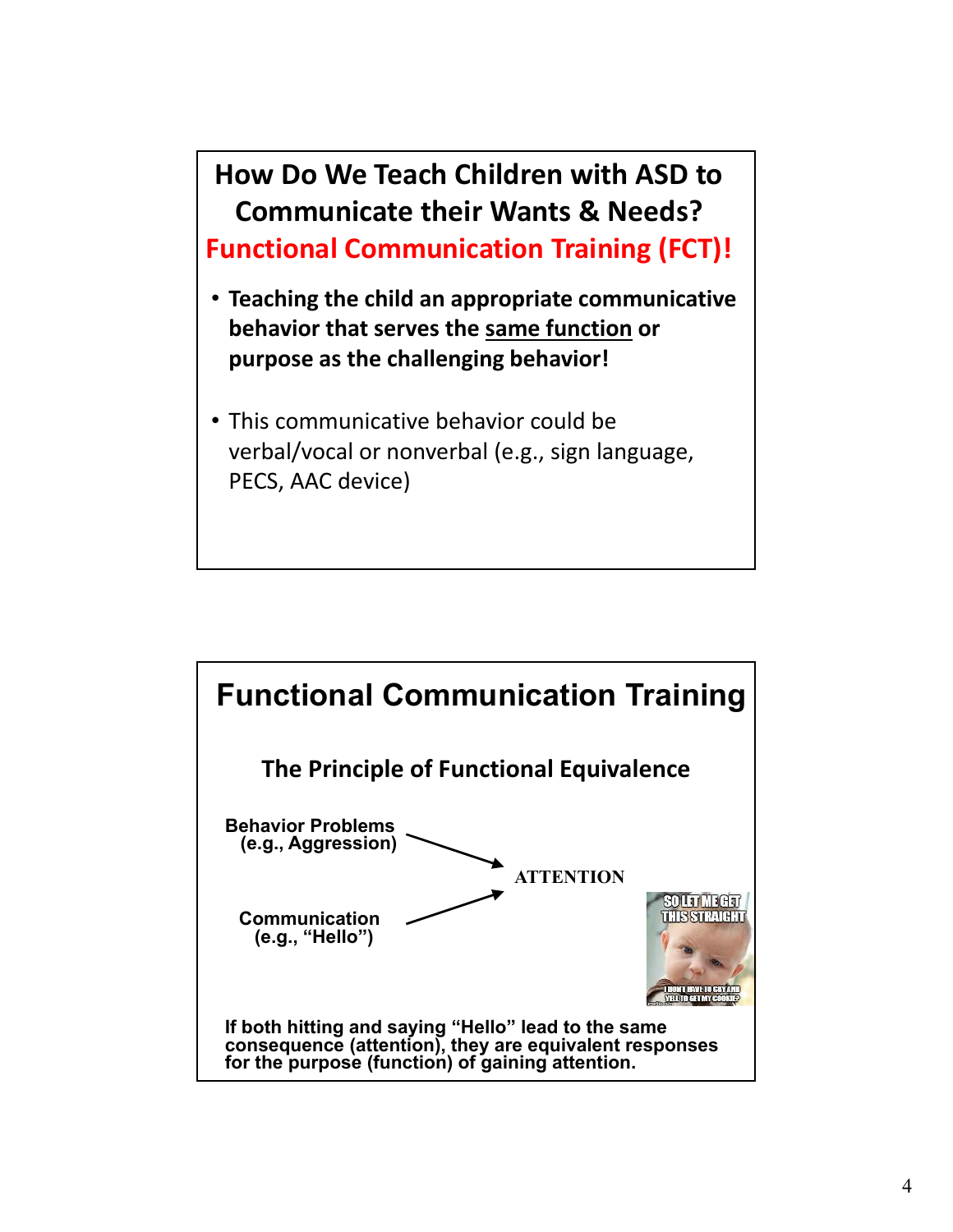

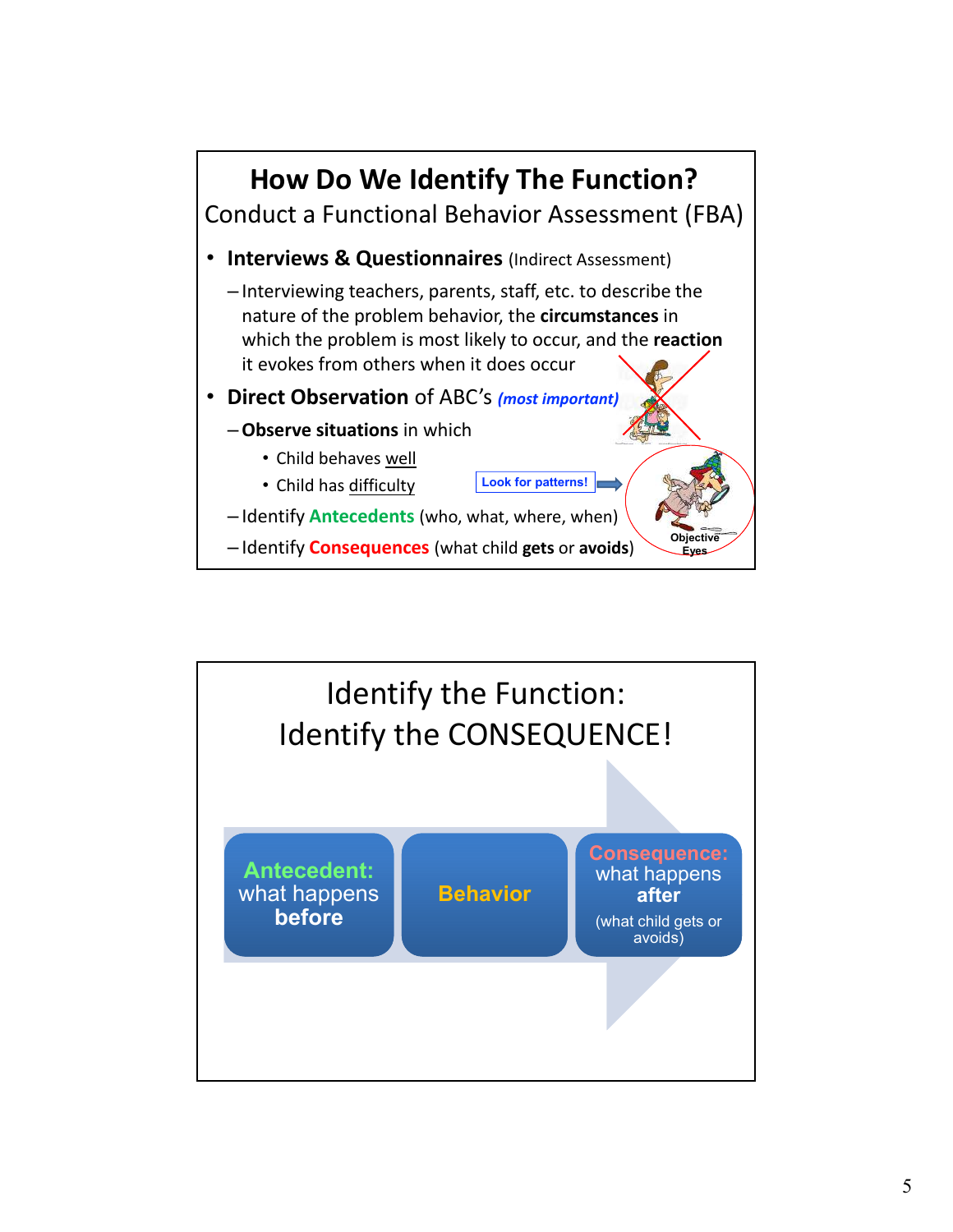

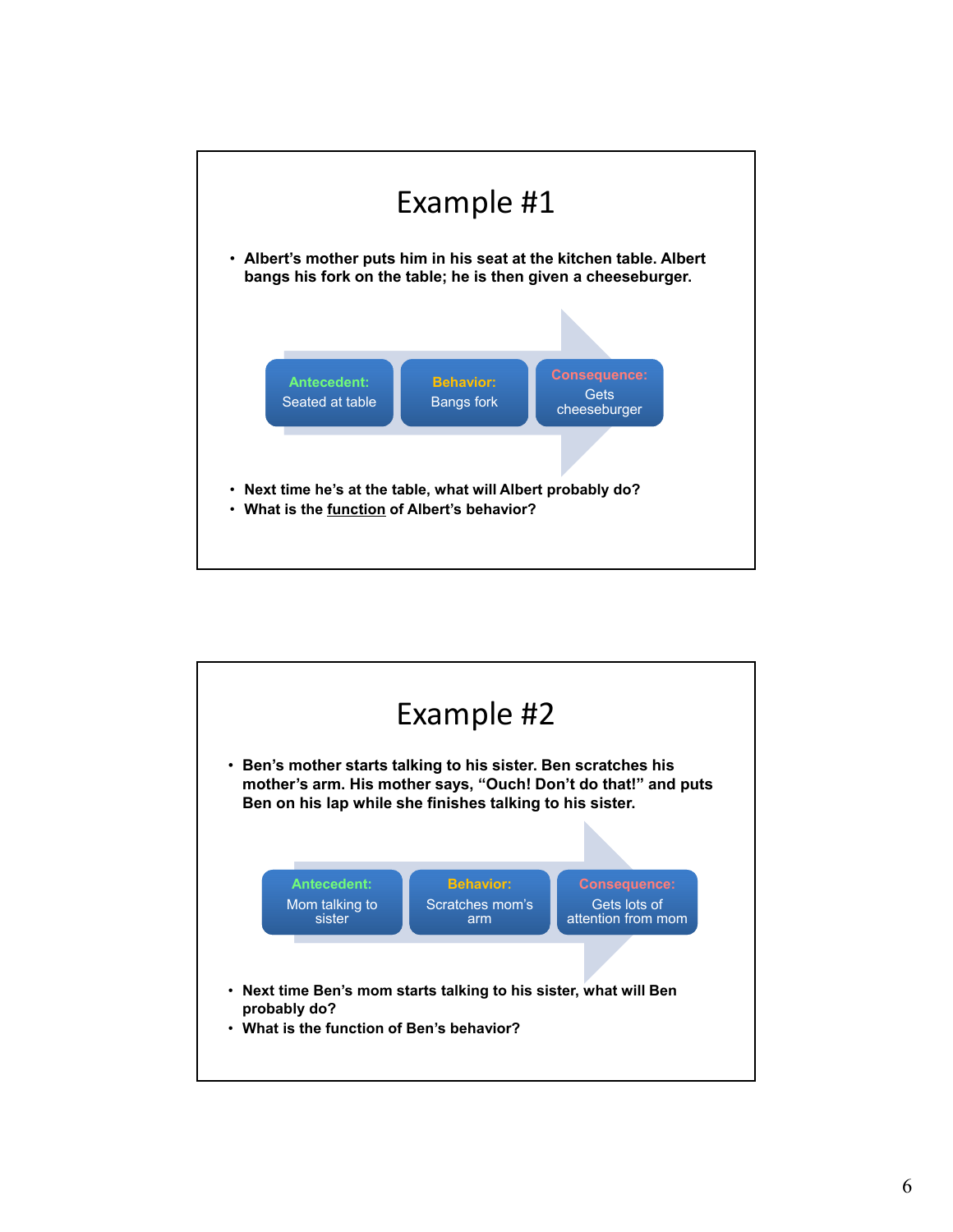

# **Creating a Function‐Based Behavior Intervention Plan (BIP)**

- Once you figure out the ANTECEDENTS that trigger challenging behavior & the CONSEQUENCES that maintain the behavior….
- Design intervention plan to:
	- **PREVENT** challenging behavior by **changing circumstances** that trigger it (i.e., remove or minimize the antecedents)
	- **FIFACH** appropriate ways to help kids get what they need
	- **Teach skills to replace** problem behavior with more desirable behavior that *serves the same function/purpose* **FCT!**
	- **RESPOND** to challenging behavior by **changing consequences**
	- Change how you respond to challenging behavior so that the challenging behavior NO LONGER WORKS
	- Reinforce replacement behaviors & positive behaviors instead!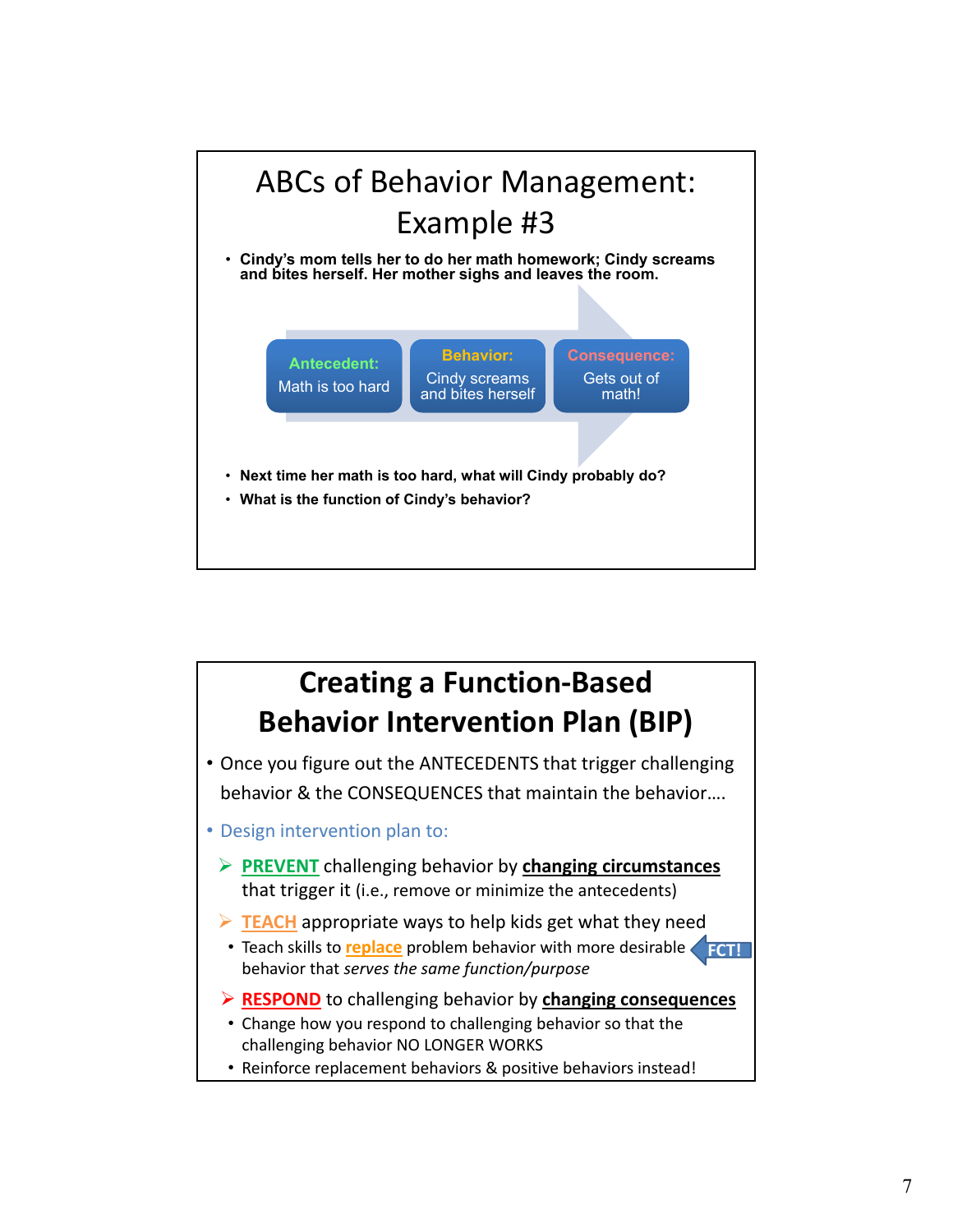### Reducing Challenging Behaviors Requires Increasing Alternatives **(Building replacement skills)**

- **Challenging behaviors are functional** (meets some need)
	- **We can't simply** *remove* **something that is serving a purpose without** *replacing* **it with a more appropriate alternative**
- $\Box$  First step is understanding the function it serves (what need it meets)
- $\Box$  Next step is to offer the child a better way to meet that need
- $\Box$  Types of skills that serve as Alternative Behavior:
	- **Self-regulation (e.g., relaxation skills)**
	- **Communication skills (e.g., request for help)**
	- **Social skills (e.g., conversational skills)**
	- **Academic skills (e.g., analytic ability)**

## **Functional Communication Training (FCT)**

**Child engages in challenging behavior because it helps him get what he wants**

| <b>Function:</b><br>Is challenging behavior                        | Teach child to ask for                                 |
|--------------------------------------------------------------------|--------------------------------------------------------|
| getting child something he wants?                                  | preferred food or item or activity                     |
| getting child attention?                                           | attention, praise, affection, or<br>social interaction |
| letting child <b>escape</b> or avoid<br>something he doesn't want? | break, help, or change in activity                     |
| giving child sensory<br>reinforcement?                             | item that provides sensory<br>stimulation, or privacy  |
|                                                                    |                                                        |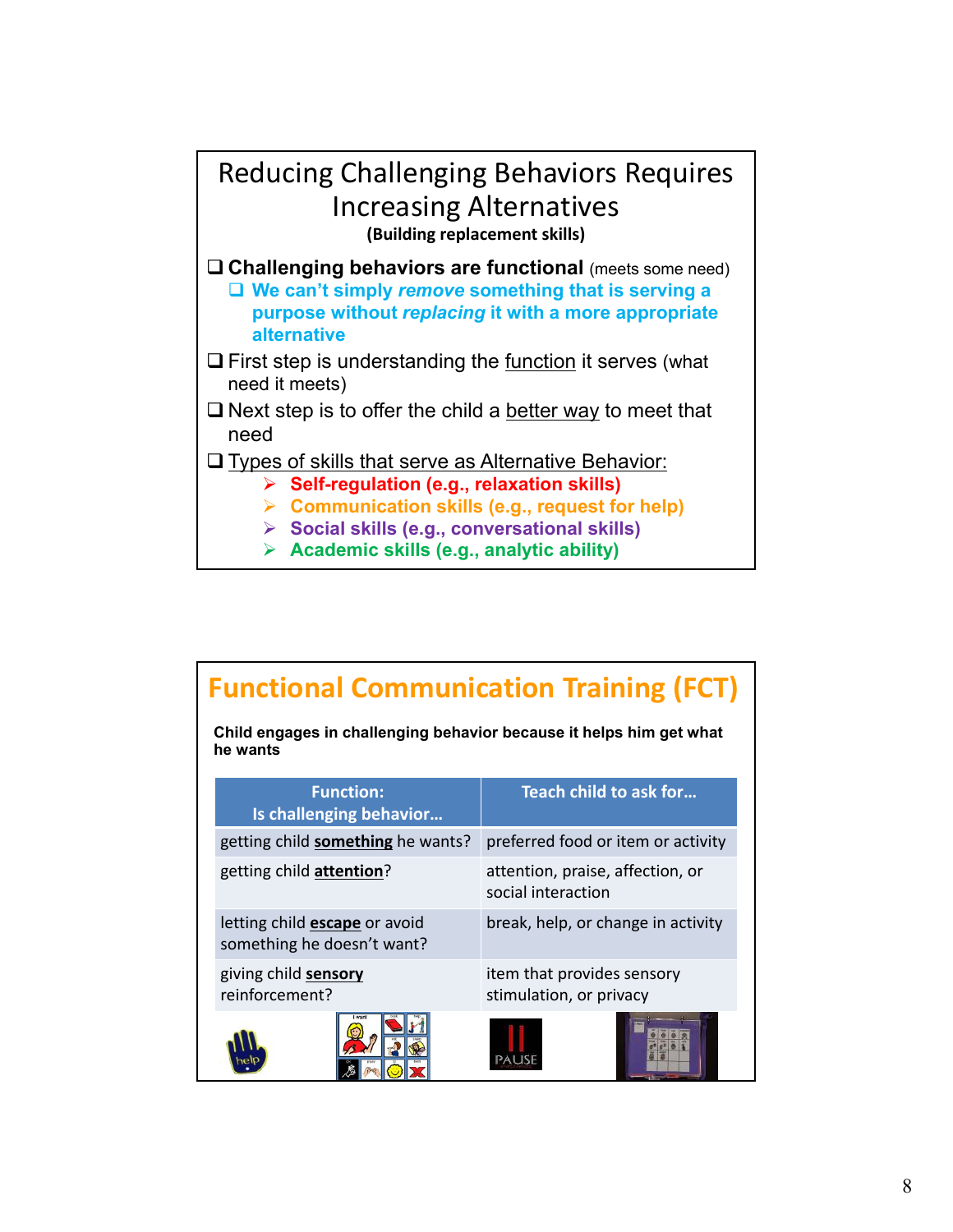## **Examples of Replacement Skills to Teach when Function is Attention**

–Teach child appropriate way request proximity, interaction, or physical contact

- ï e.g., "Watch what I'm doing!" "Look at that!"
- e.g., "Can I play?", "Do you want to play Uno?"
- e.g., "Can I have a hug?"
- e.g., "Hi, what's up?"
- e.g., "Can you read to me?"
- e.g., "I don't feel well."
- e.g., tap on arm

–Teach child to wait for attention and/ or engage in other activities



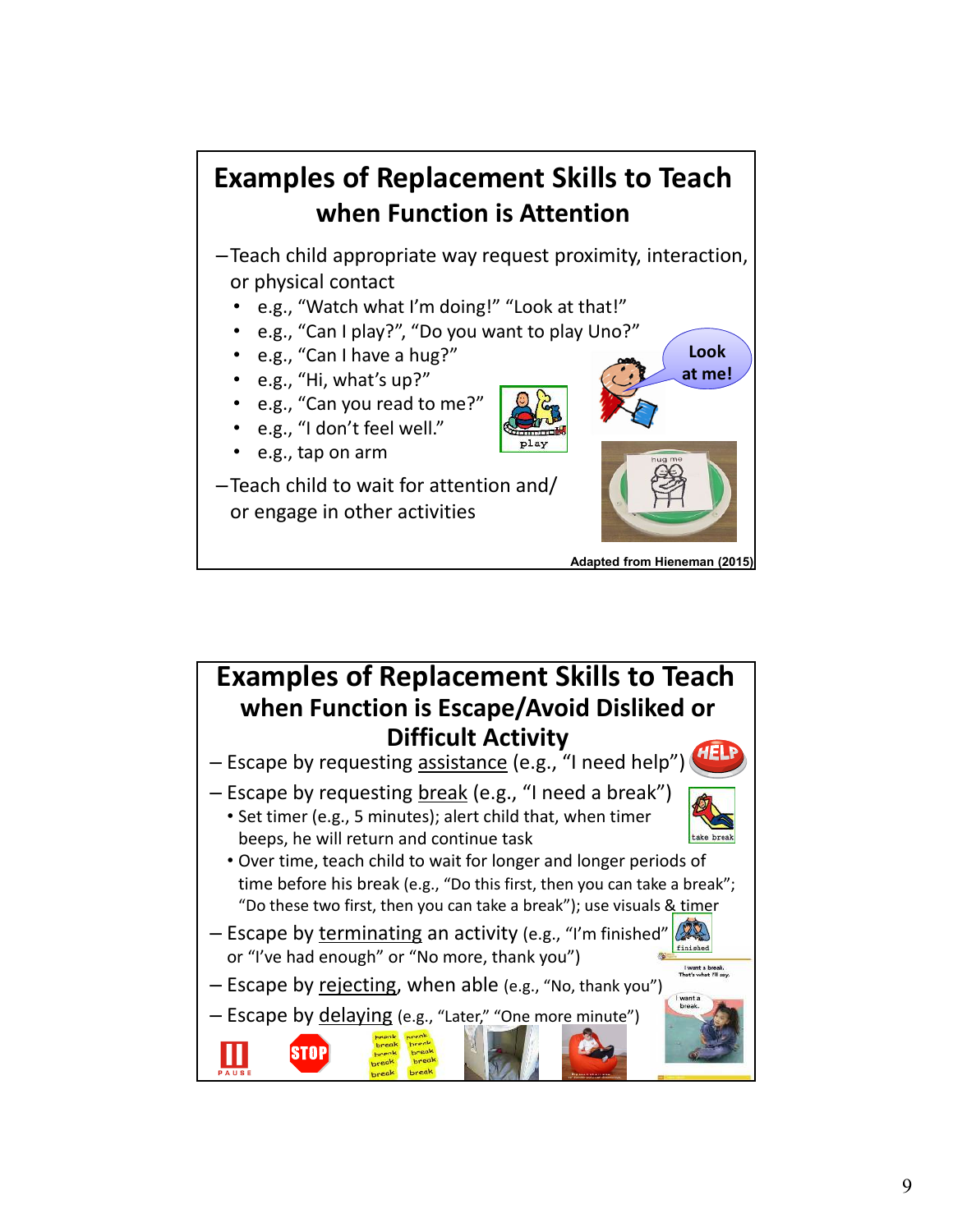

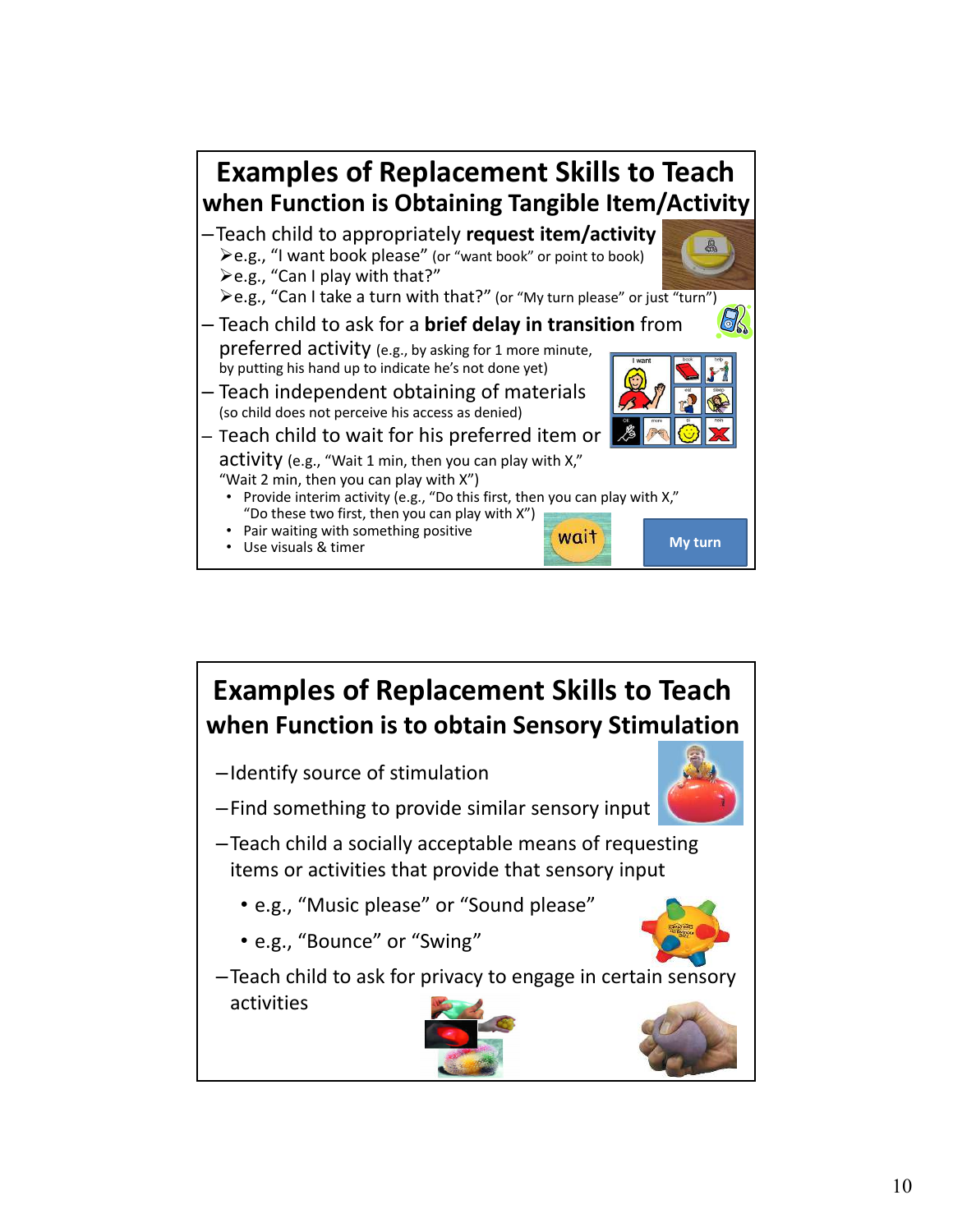

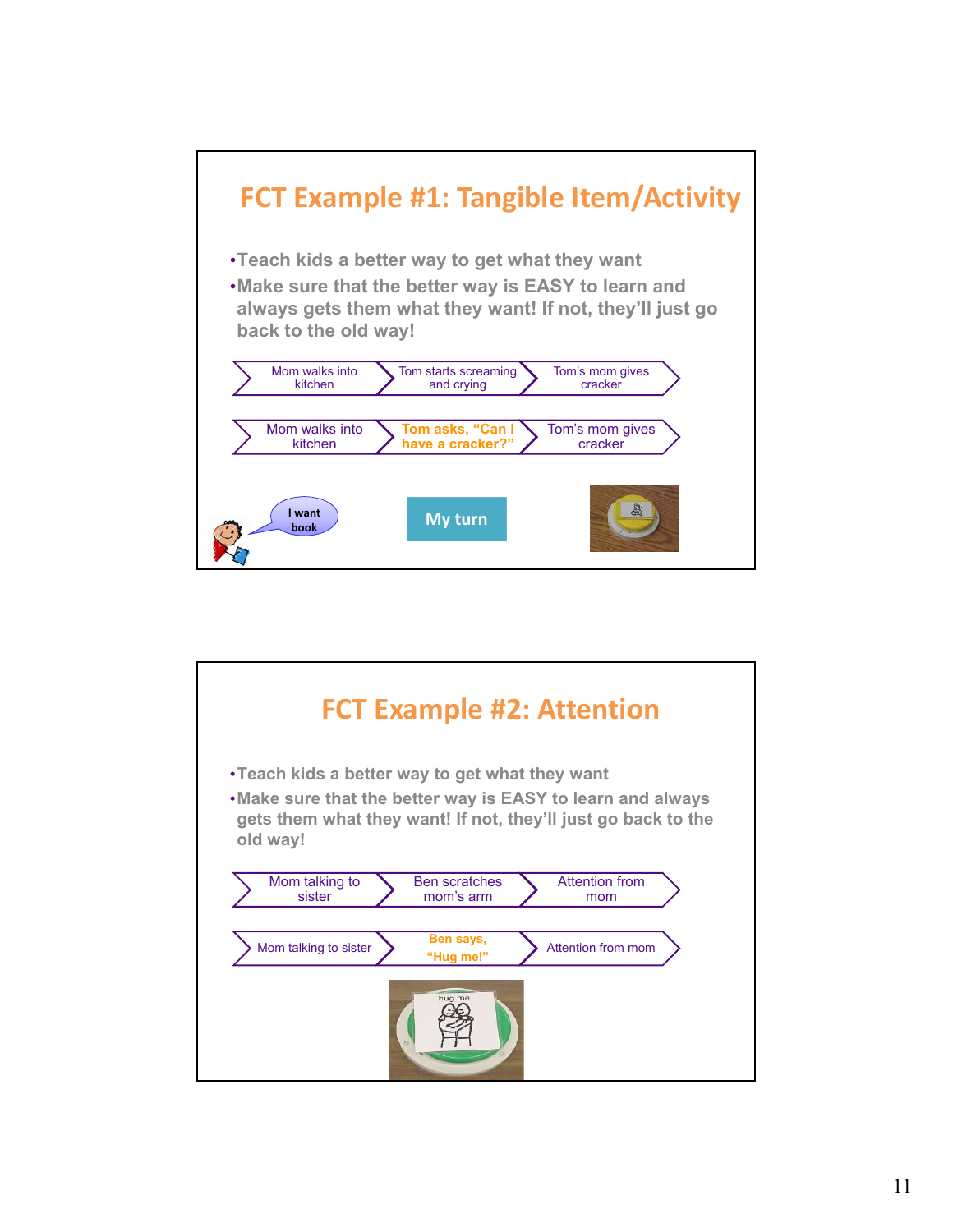

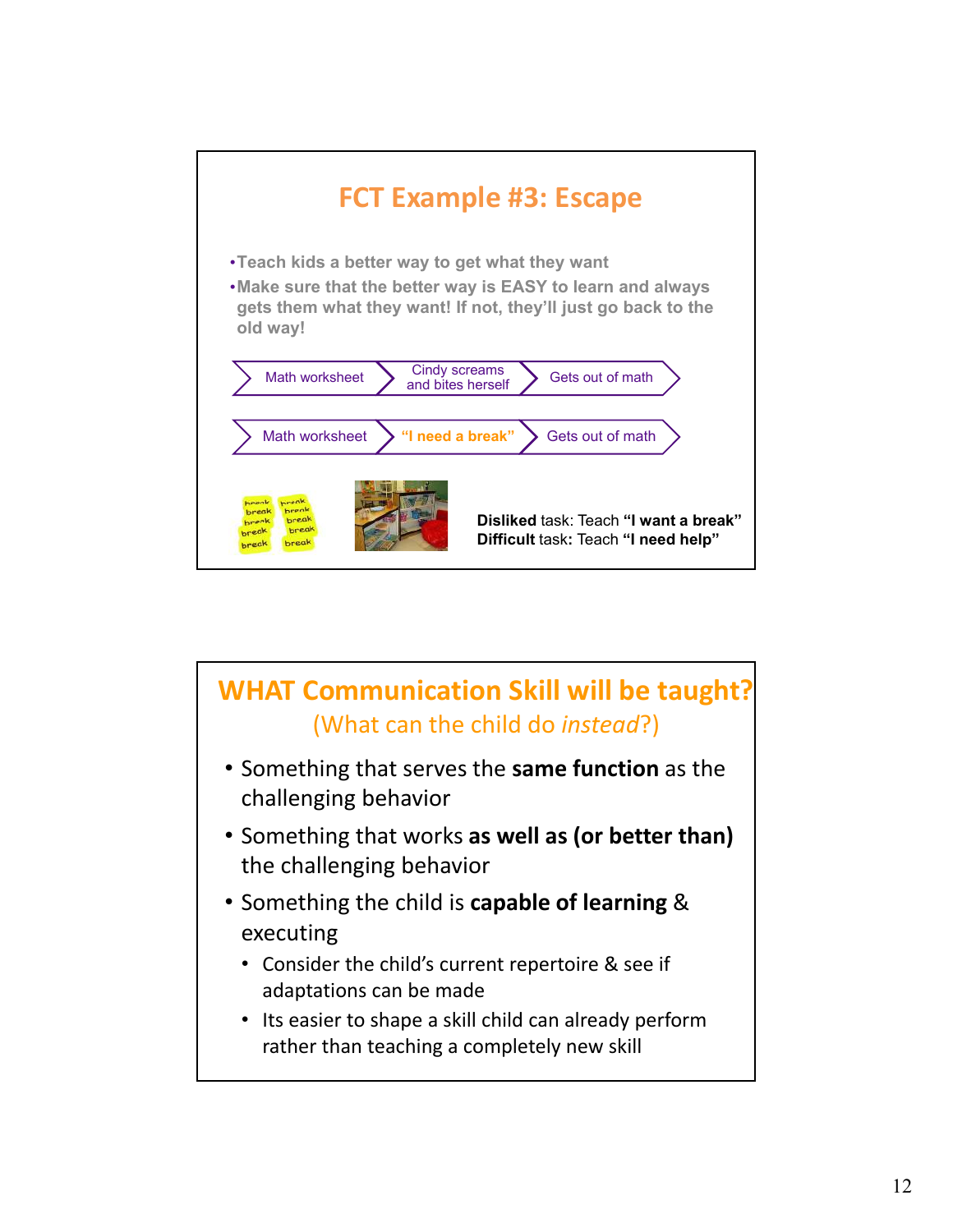### **HOW will the Communication Skill be taught?**  $\triangleright$  Teach in the same situation that provokes the challenging behavior  $\triangleright$  Teach in conjunction with prevention interventions

- $\triangleright$  Teach & practice in contrived situations (in early stages)
- $\triangleright$  After practicing it in contrived situations, then prompt the skill in the real‐life situation (naturally occurring situations)

## **How can we ensure the Communication Skill will be used?**

- **Effort** of new behavior
	- Replacement behavior must be as easy or **easier** to perform than challenging behavior
- **Quality** of outcome
	- Consequence for replacement skill should be **more reinforcing** than consequence for challenging behavior
- **Immediacy** of outcome
- Replacement behavior should be **immediately** responded to
- **Consistency** of outcome
- Replacement behavior should be **consistentl**y responded to *(you don't want to respond to replacement skill only some of the time, but respond to challenging behavior 100% of the time)*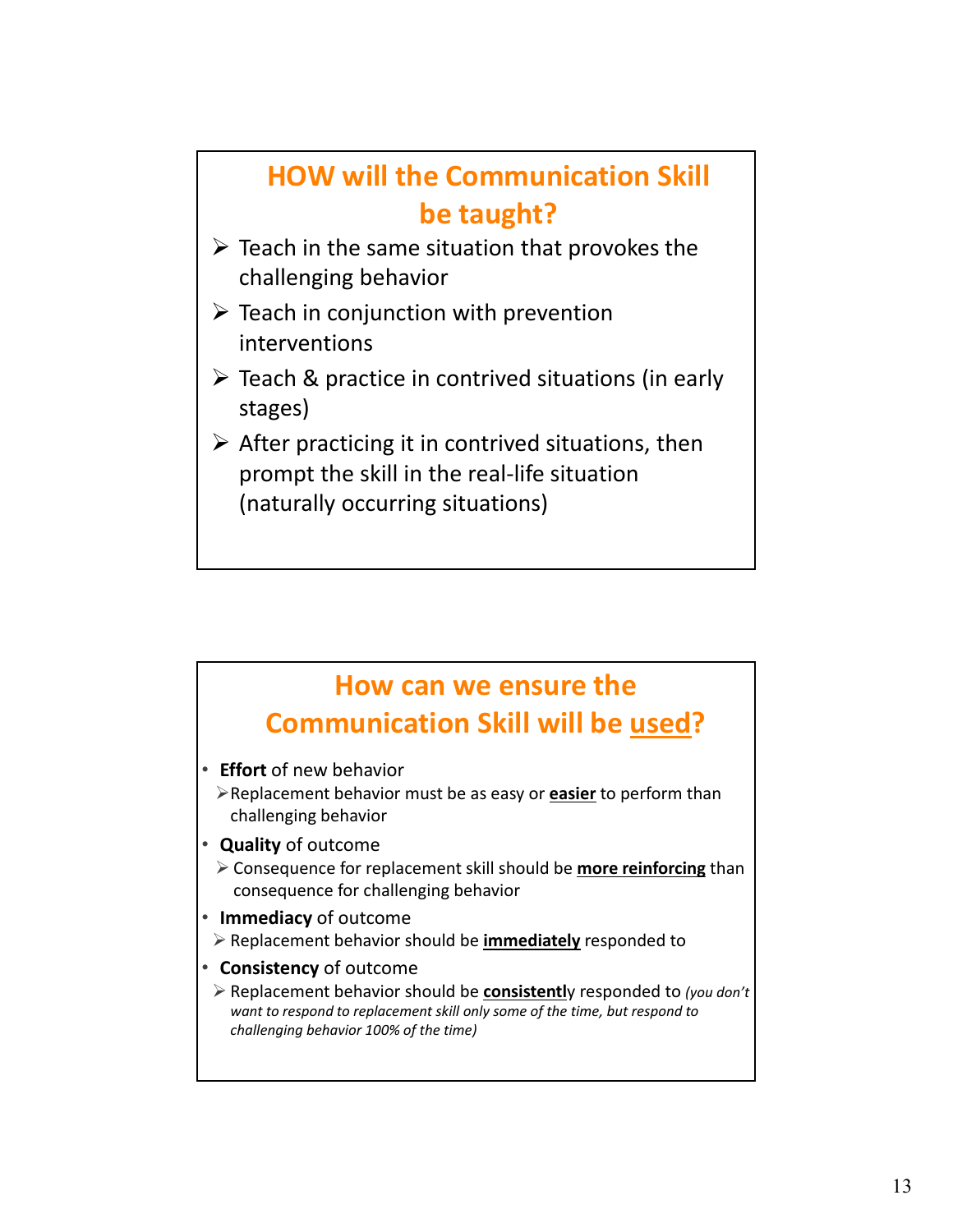

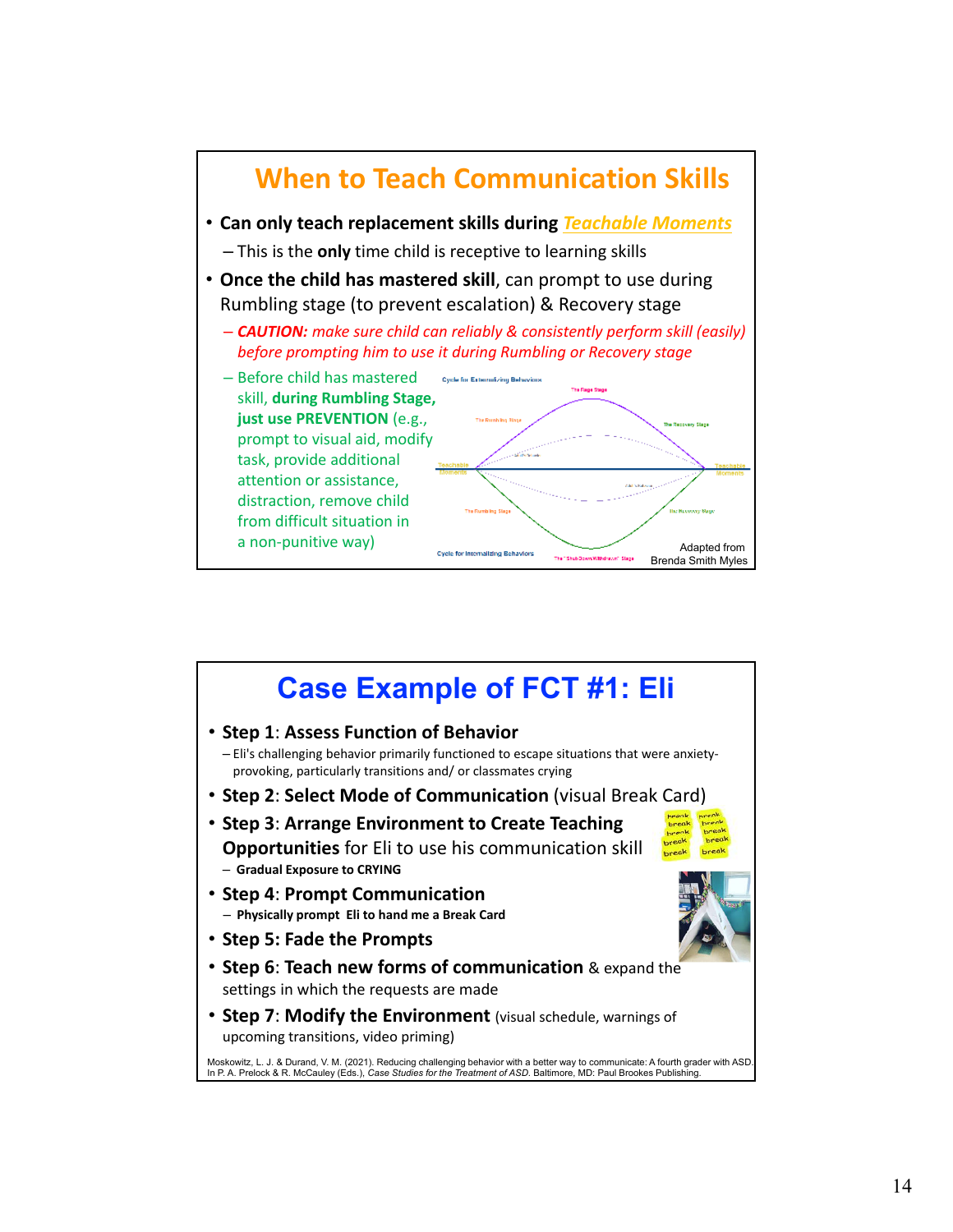

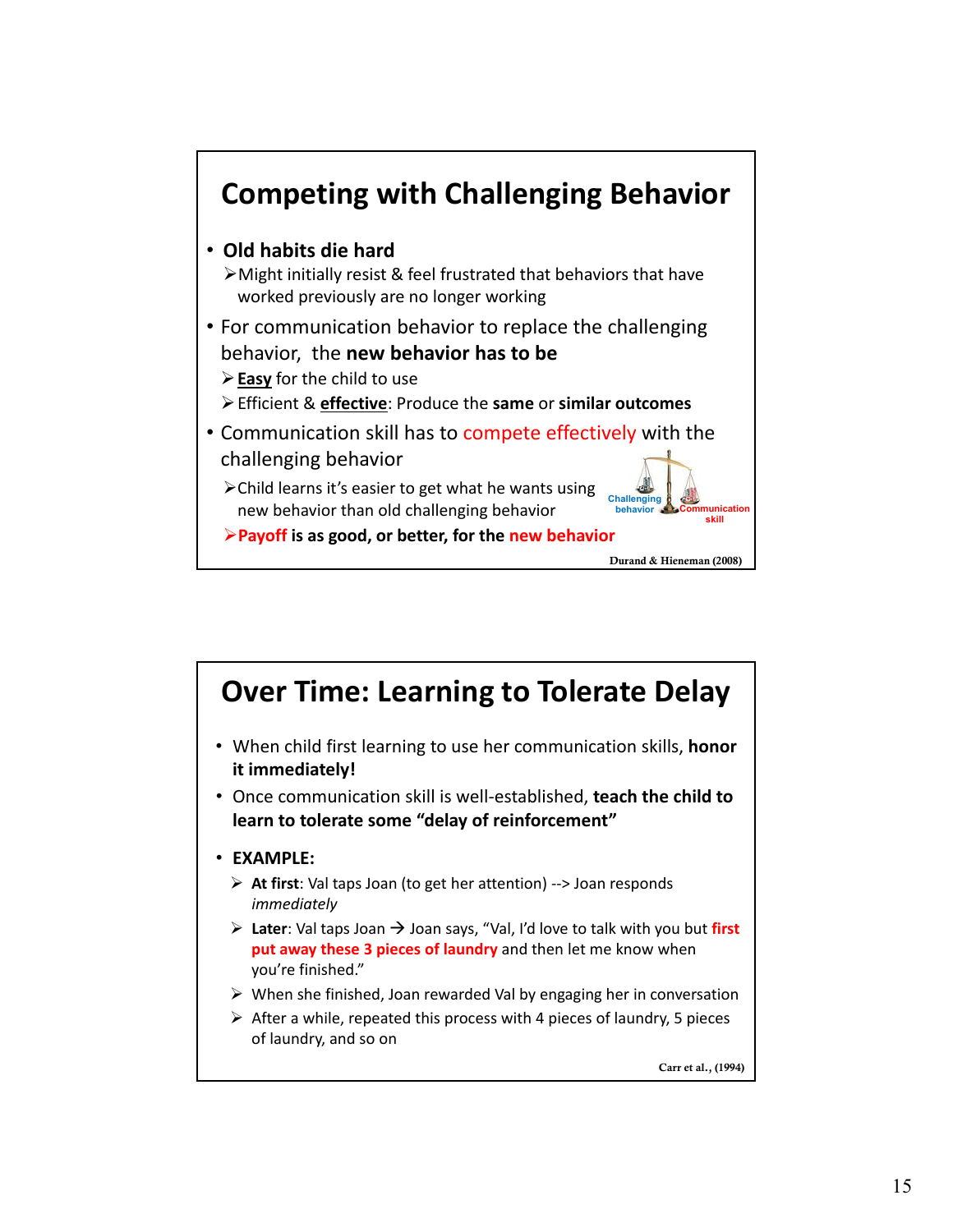## **Case Example of FCT #2: Ben**

• Ben's Hypothesis (Transitions): *When Ben's parents try to put his shoes on to leave the house, he screams, cries, and drops to the floor. It is especially bad when he is tired. The tantrum delays the transition, forces his mother to take him out without shoes, or results in her canceling the errand or getting someone else to do it.*

Durand & Hieneman (2008)

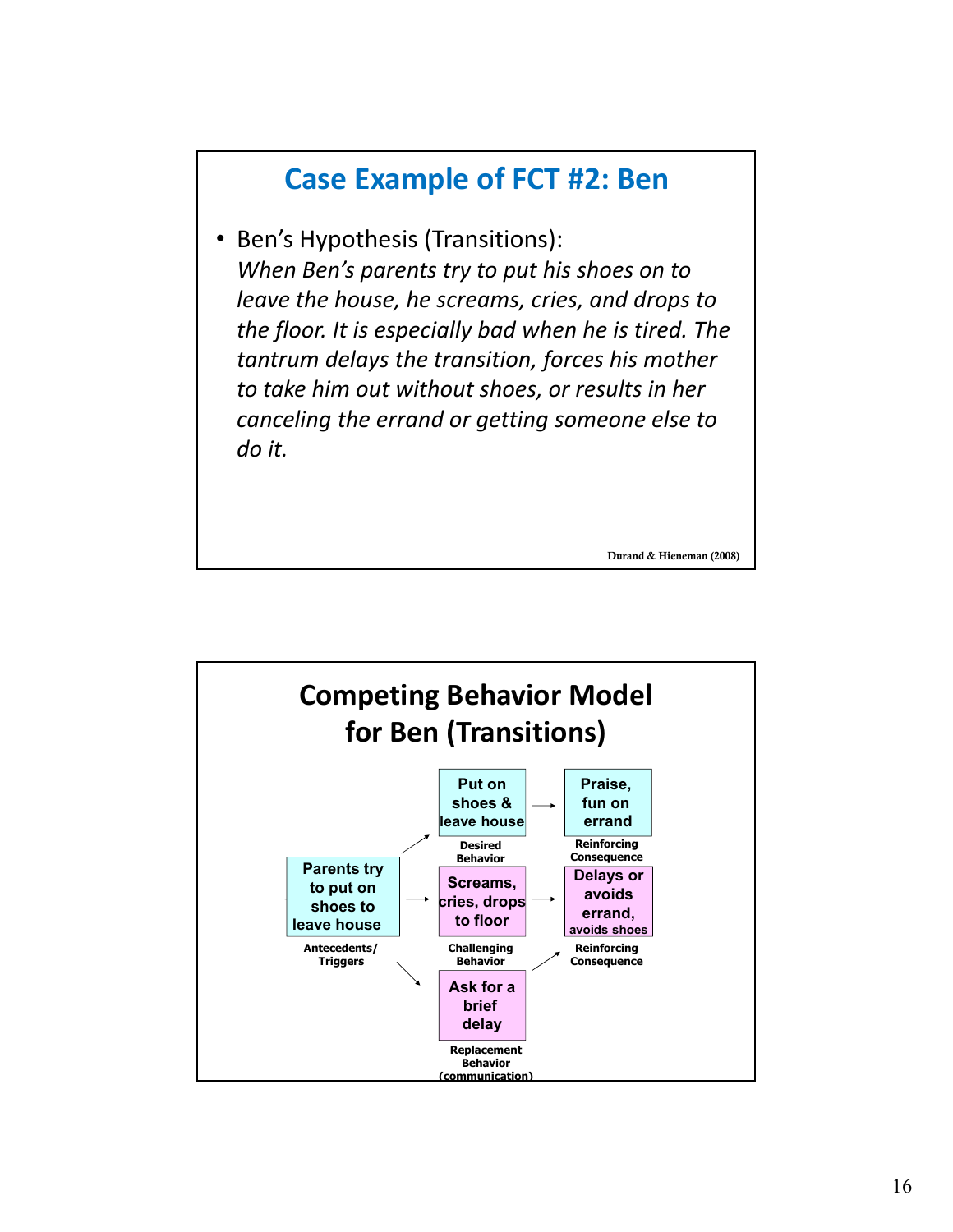

Durand & Hieneman (2008)

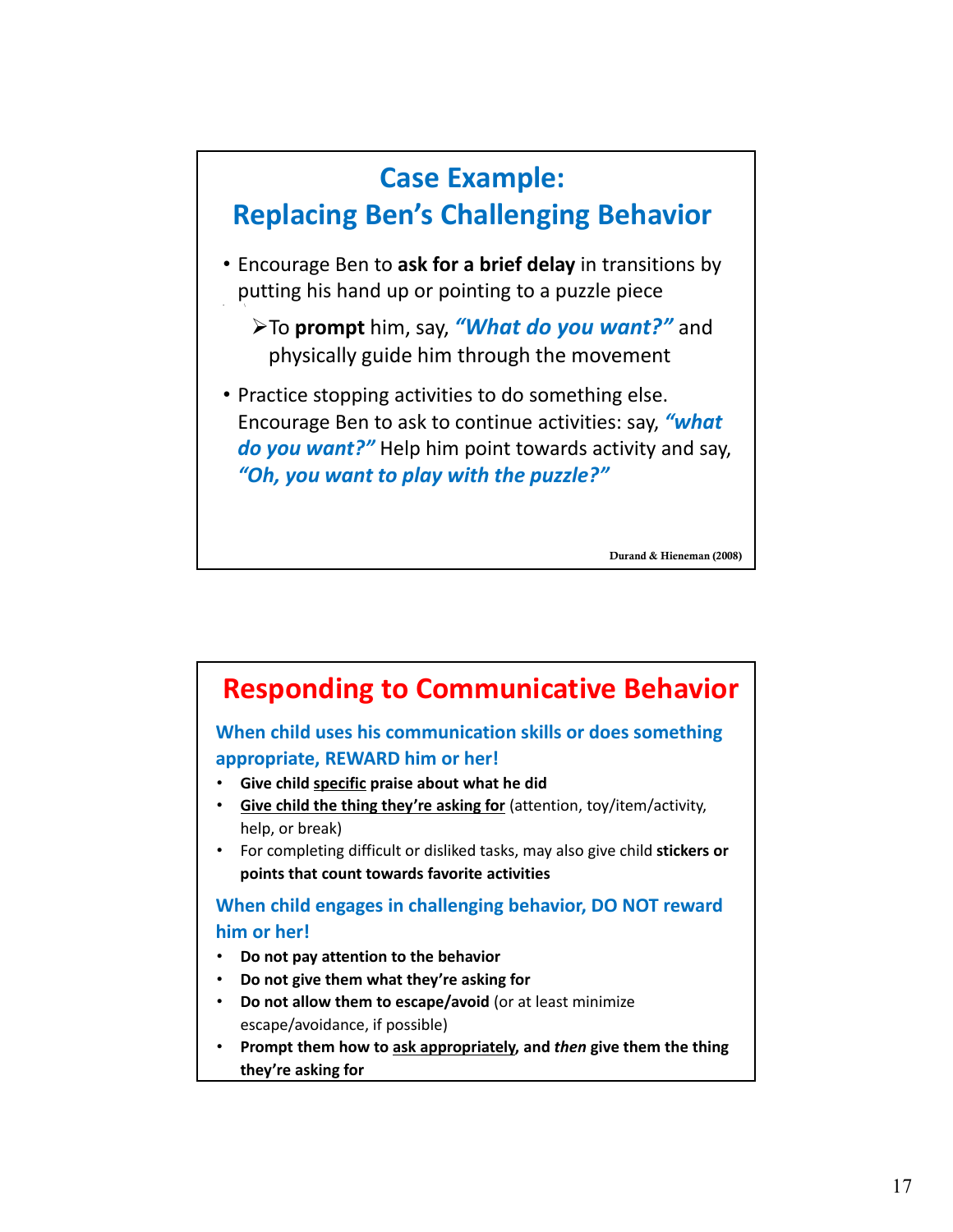

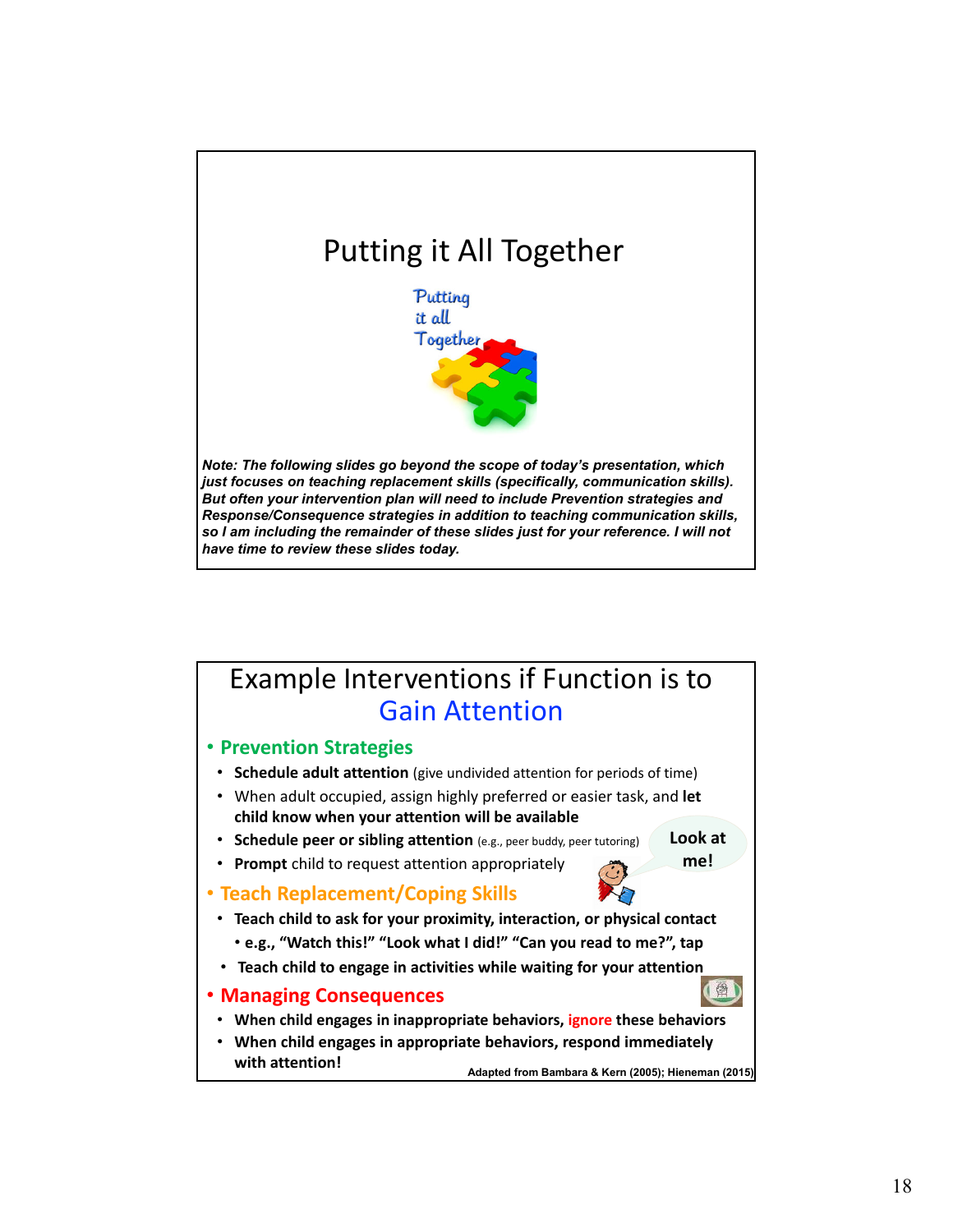

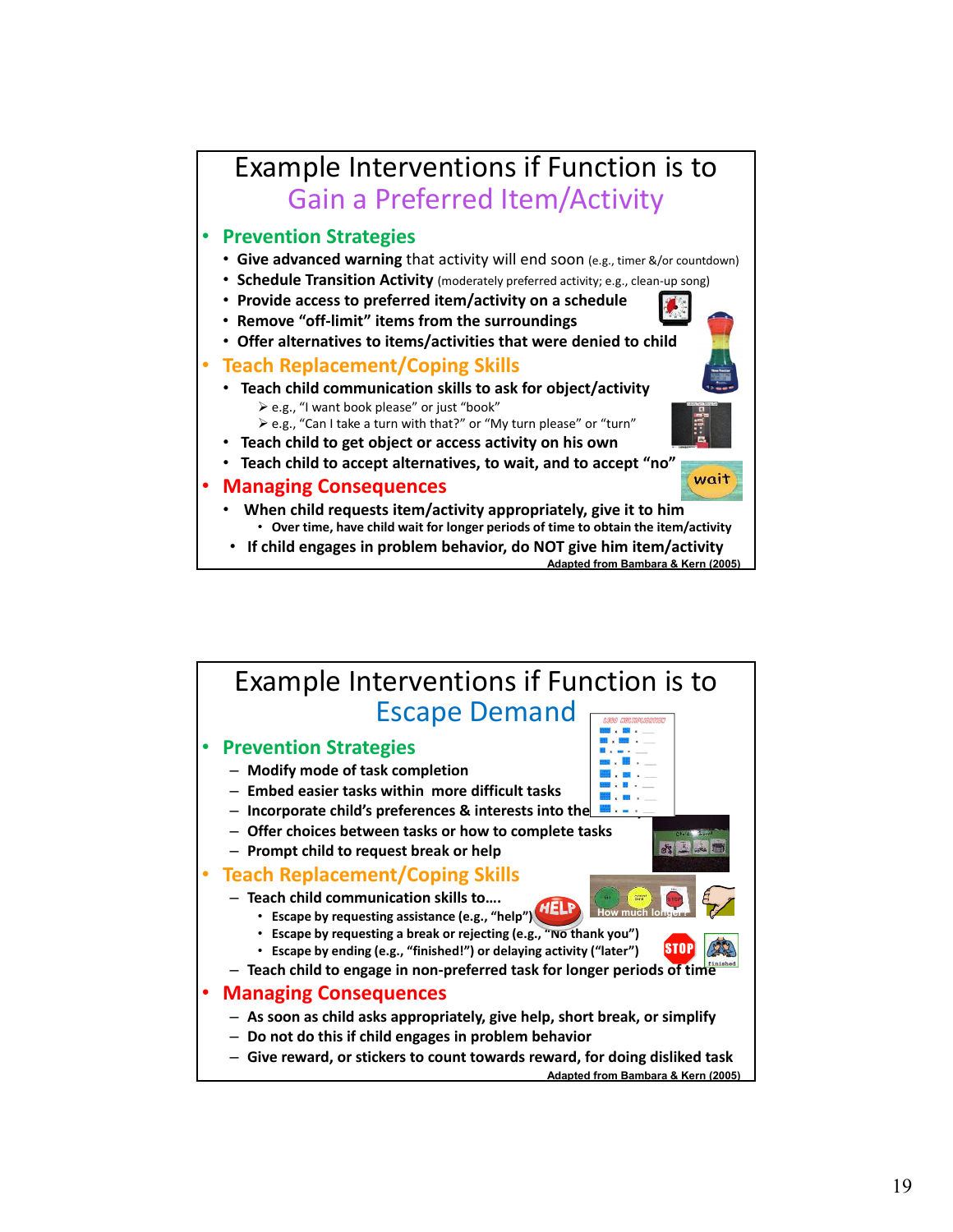### Example Interventions if Function is to **Escape Anxiety**

### ï **Prevention Strategies**



- ï **Offer choices ahead of time and during anxiety‐provoking situation**
- ï **Pair anxiety‐provoking situation (e.g., doctor's office) with highly positive item or activity that child can only get in that situation**

#### ï **Teach Replacement/Coping Skills**



- ï **Teach to ask for a break from stressful or anxiety‐inducing activities** (e.g., teach to say, "I want a break") or ask, "What is happening next?"
- **Teach Relaxation skills** (e.g., belly breathing, PMR)
- ï **Teach child to request a calming object/activity**



- ï **Managing Consequences**
- ï **Acknowledge anxiety & provide positive reinforcement (e.g., labeled praise, reward) for "brave behavior" (e.g., facing his fears) Lauren Moskowitz**

## Example Interventions if Function is to obtain Sensory Reinforcement

#### ï **Prevention Strategies**

- Provide alternative appropriate sensory stimulation • e.g., offer radio to a child seeking auditory reinforcement
- Prompt appropriate forms of stimulation

#### ï **Replacement Strategies**

- Teach child to obtain sensory input through alternative appropriate actions
- Teach replacement behavior that is incompatible with problem behavior
	- e.g., if child bites his finger, teach to chew gum or licorice
	- e.g., if child pinches himself, teach to squeeze ball or play-doh
	- e.g., if child finger-flicking, teach to fiddle with jewelry or draw picture
- Teach child to tolerate periods of reduced/increased stimulation

#### ï **Managing Consequences**

- Allow access to items/activities that provide appropriate sensory stimulation
- Reward child for engaging in behaviors that are incompatible with problem
- Block child's access to inappropriate stimulation and/or allow the sensory activity during a specific time/place/situation

**Adapted from Bambara & Kern (2005)**